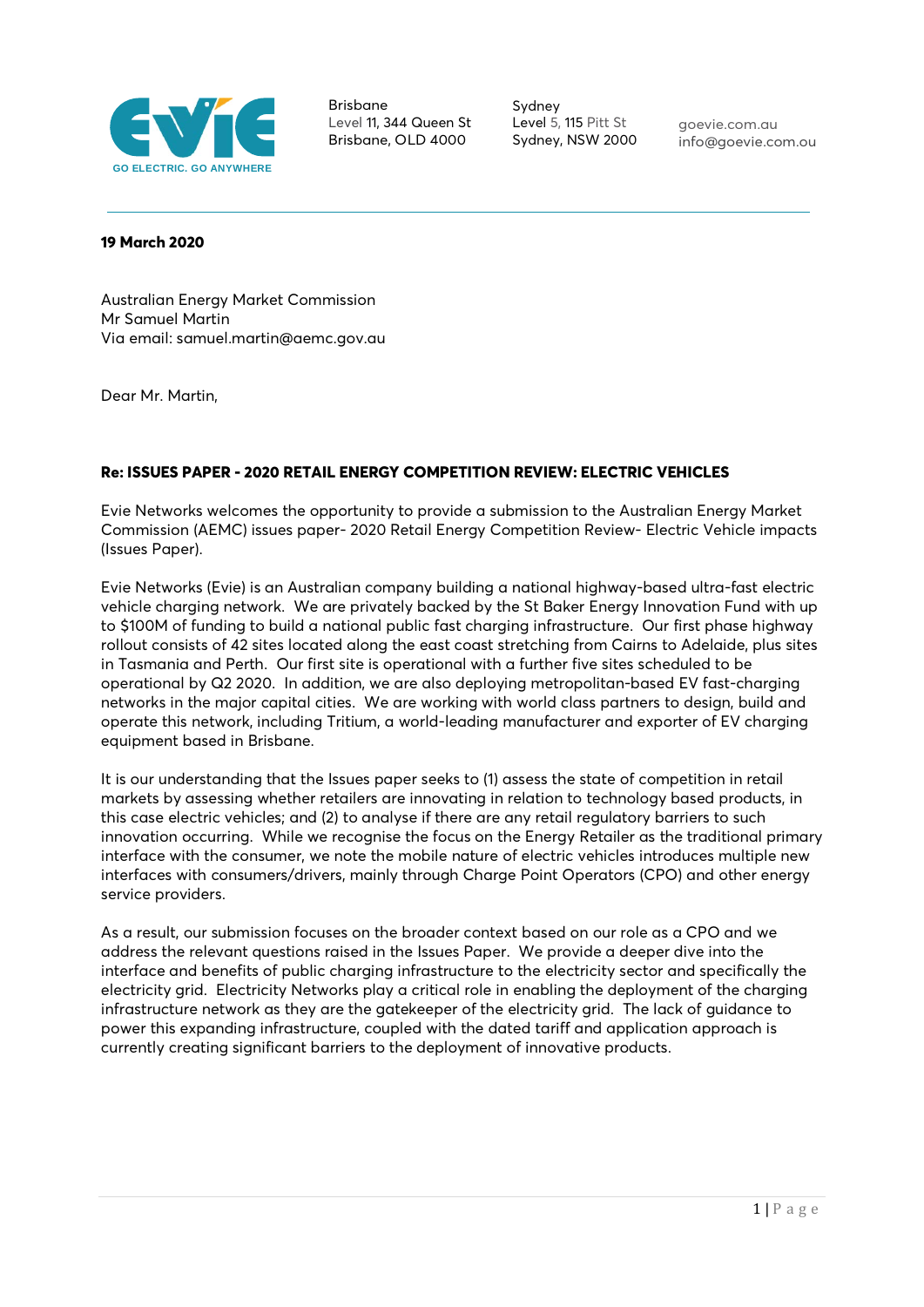For any further information or clarification on any content of this submission, please contact Stephanie Bashir, Head of Policy at [stephanie.bashir@goevie.com.au](mailto:stephanie.bashir@goevie.com.au) or mobile 0402060120.

Yours Sincerely,

wis Mite

Chris Mills **CEO** Evie Networks

Encl.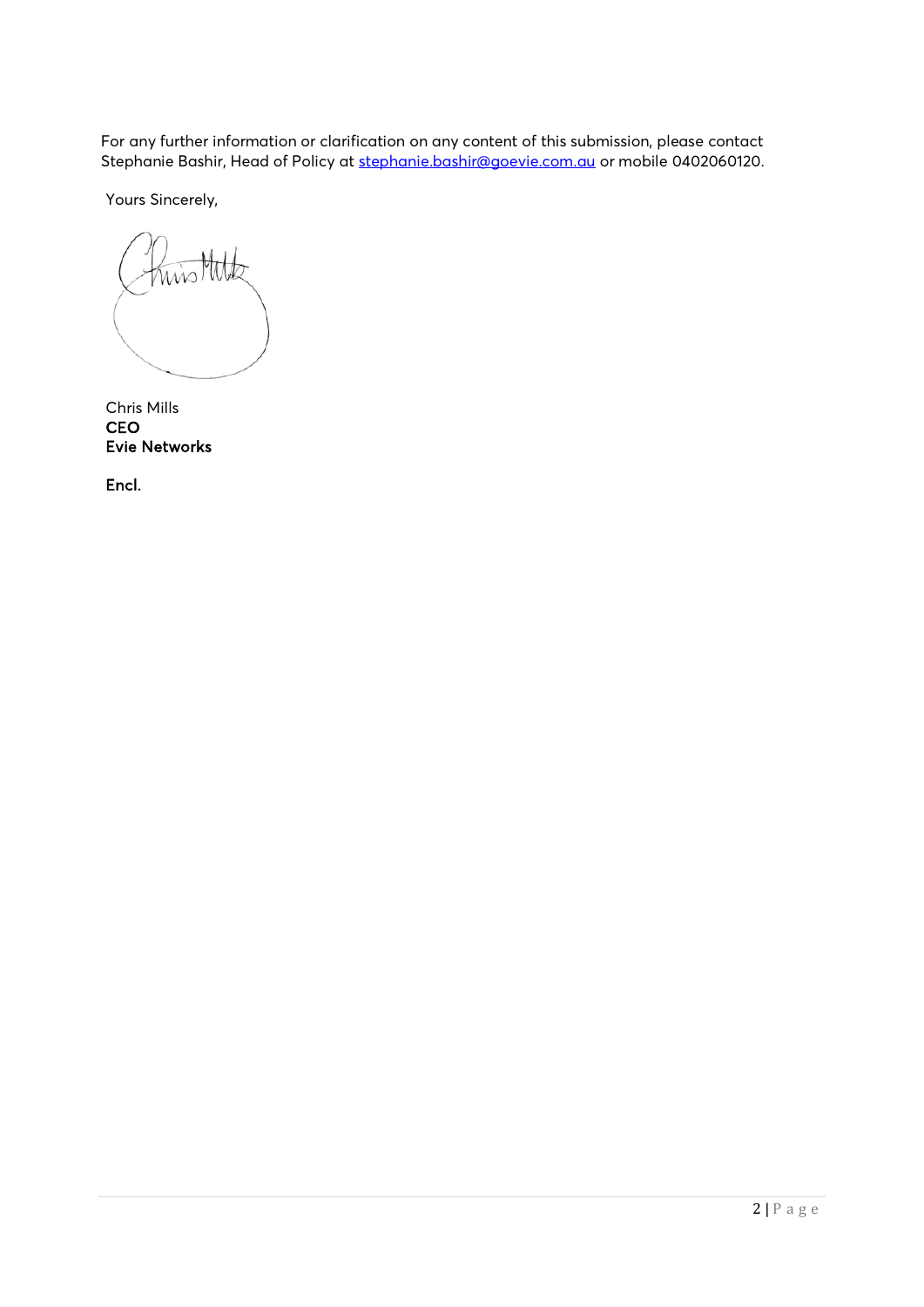# Question1: Are there any other contextual development the AEMC should consider in relation to EV uptake and use in Australia?

Worldwide, decarbonisation is a strategic imperative for the global economy and for Australia to meet its long-term commitment to global temperature stabilisation (under the Paris Agreement), all sectors of the Australian economy must be decarbonised. The transportation sector is the second largest and fastest growing emitter of greenhouse gases (GHG) accounting for approx. 19% of GHG emissions in Australia.

The Recharging the Economy report (EV Council, March 2018) found that electrification of Australia's transport sector could have major positive impacts on public health and the national economy. Electrification of passenger vehicles alone would add \$2.9 billion to real GDP, create more than 13,000 jobs and reduce emissions by 18 million tonnes by 2030 –the equivalent to taking 8 million petrol vehicles off the road.  $1$  Furthermore, a recent study by the EV Council and Asthma Australia<sup>[2](#page-2-1)</sup>, suggests that air pollution from Internal combustion Engine (ICE) motor vehicles kills over 1,700 Australians per year. In NSW alone, vehicle emissions are annually causing contributing around 21,000 serious health impacts and 650 deaths occurring annually.

We believe the transition to electric transport can stimulate new use of electricity, increasing energy consumption to the Australian energy market and the grid. We are also seeing strong investment signals which will promote productivity growth to the Australian energy sector and provide ongoing domestic opportunities for generation and storage projects. This in turn will place Australia at the forefront of innovation and exportable knowledge as the global energy market goes through a fundamental transformation in how electricity is generated, delivered and used.

The provision of publicly accessible EV fast-charging stations remains the greatest hurdle to EV uptake by consumers, ride-share and taxi industries, and fleet owners (including car hire, government, councils and private companies). Investing in the rollout of Australia's largest network of fast and ultra-fast charging stations is essential for the transition of the transportation sector. Therefore, we encourage the AEMC to consider the challenges and barriers detailed further in our submission, which prevent or disincentivise the EV uptake and the expansion of fast-charging infrastructure investment.

## Question 2: Role of retailer

# What challenges and opportunities, given the current role of retailers in the NEM, are EVs likely to provide retailers?

We recognise that currently the traditional interface with the consumer is the Energy Retailer, however the mobile nature of Electric Vehicles means that drivers will have more than a single point of interaction with the competitive energy markets, specifically they interact through Charge Point Operators (CPO) and other energy service providers.

AEMC should therefore also consider the role of the CPO in introducing innovative products based on technology, and the barriers to their introduction of those products.

The key challenges to the rollout of EV public charging networks are mainly around the electricity grid. Electricity Networks play a critical role in enabling the deployment of the charging infrastructure network as they are the gatekeeper for all connections to the electricity grid. The overly cautious approach being adopted by the electricity networks to power this expanding infrastructure, is currently creating significant barriers which we explore further in our submission.

As a CPO buying energy from the market (to sell a charging service), we are also viewed as a retail

<span id="page-2-0"></span><sup>1</sup> <https://electricvehiclecouncil.com.au/wp-content/uploads/2018/11/Recharging-the-economy.pdf>

<span id="page-2-1"></span><sup>&</sup>lt;sup>2</sup> [https://electricvehiclecouncil.com.au/wp-content/uploads/2019/06/EVC-Cleaner-and-Safer-Roads-for-NSW\\_V3-Single.pdf](https://electricvehiclecouncil.com.au/wp-content/uploads/2019/06/EVC-Cleaner-and-Safer-Roads-for-NSW_V3-Single.pdf)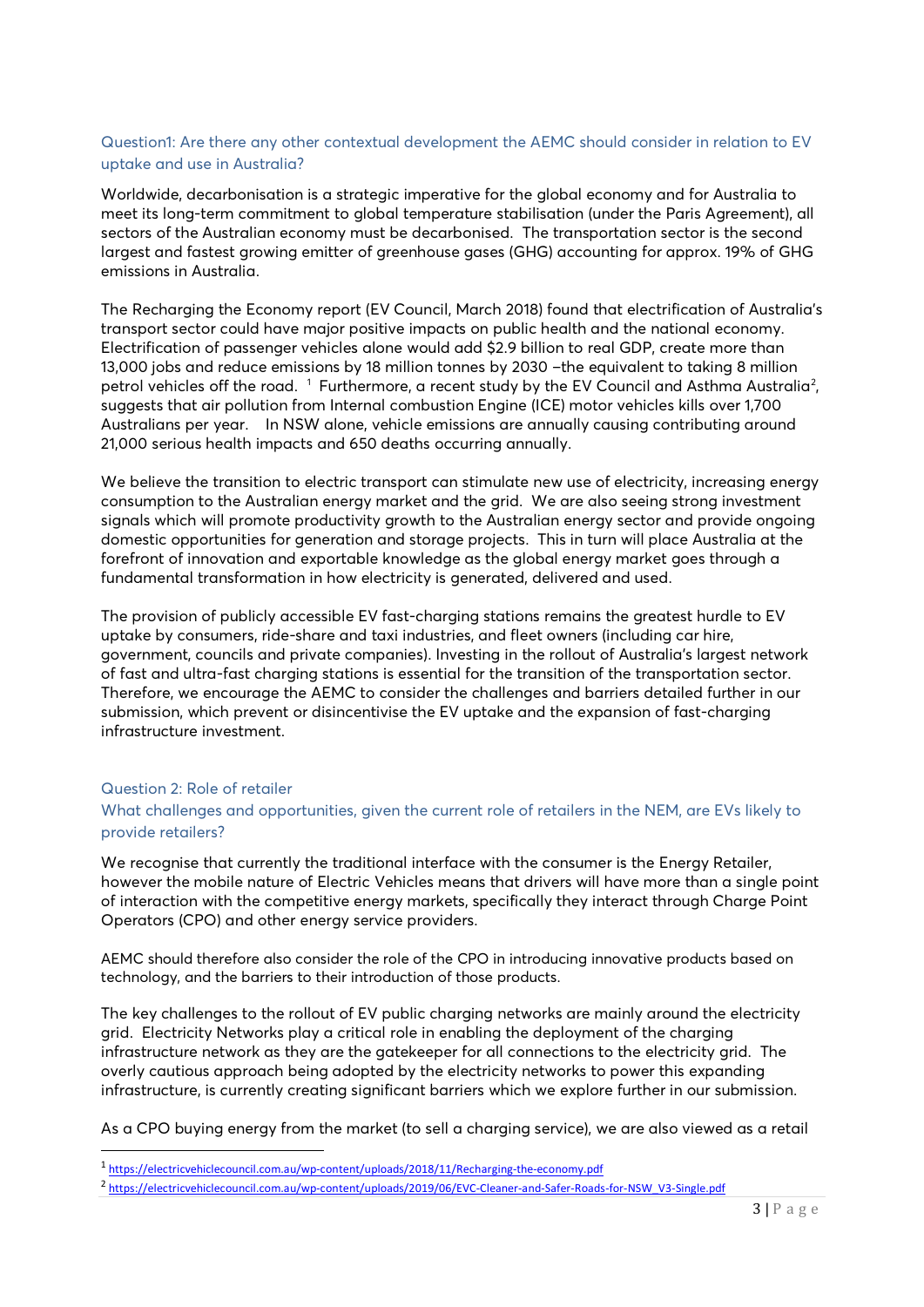customer like any other. There are two specific challenges/opportunities for retailers in their role of selling energy to CPOs:

- 1. Retailers are responsible for managing tariff assignment on behalf of their customers. But Evie Networks has encountered challenges in getting retailers and DNSPs to agree and align on the eligibility and cost-reflectivity of the tariff assignments for our accounts (See Question 5 below). In several cases Evie Networks has had to intervene in the discussion between our retailer(s) and DNSP(s) to ensure the process delivers the correct, eligible, costeffective outcomes.
- 2. Retailers will ultimately benefit from the tremendous forecast growth in the EV market (as it means substantially more revenue for them). However, the traditional "pass-through" methodology for DNSP tariffs in retail offers may disincentivize early market growth if these charges are unfavourable. Retailers should be encouraged to take a long view – by taking some minimal commercial risk in the near term (while EV market volumes are low) to encourage growth rates and leading to more revenue (with less risk) in the longer term.

#### Question 3: Regulatory environment

a. Do you consider that regulatory changes, like multiple trading relationships, that improve a consumer's ability to engage with multiple FRMPs at a household would enable innovative services and products to develop for EV consumers?

b. Do you have any views on an appropriate method (e.g. through a change to the SGA framework or an alternative metering configuration), and relevant costs, to facilitate this?

As mentioned earlier in our submission, we believe that the consumer interface with energy goes beyond the Energy Retailer with regards to EVs. The energy sector in this regard is lagging customer preferences and expectations and certainly technology advancement will need to enable consumers/ drivers to engage with multiple service providers to meet their specific needs. Therefore, we are of the view that competitive neutrality and an open playing field that enables new business models and service innovation will be critical moving forward to support customers' evolving needs at an affordable price.

As a CPO however, there are specific challenges and reforms required to support the rollout of public infrastructure networks. We outline these regulatory barriers and challenges further in our submission.

#### Question 4: Residential charging

## Are there other offers in the retail market, or are you developing any others, aimed at EV consumers?

As mentioned, our focus as a CPO is on Non- Residential charging detailed in the next question.

#### Question 5: Non-residential charging

a. Are you providing or developing any non-residential charging products or services?

## Importance of public infrastructure charging

The provision of publicly accessible EV fast-charging stations remains the greatest hurdle to EV uptake by private consumers, ride-share and taxi industries, and fleet owners (including car hire, government, councils and private companies). Investing in the rollout of Australia's largest network of fast and ultra-fast charging stations is essential for the transition of the transportation sector.

Based on global and domestic research to date, Evie Networks believes that a network of highwaybased fast-charging stations will reduce consumer range anxiety resulting in the acceleration of Electric Vehicles uptake in Australia.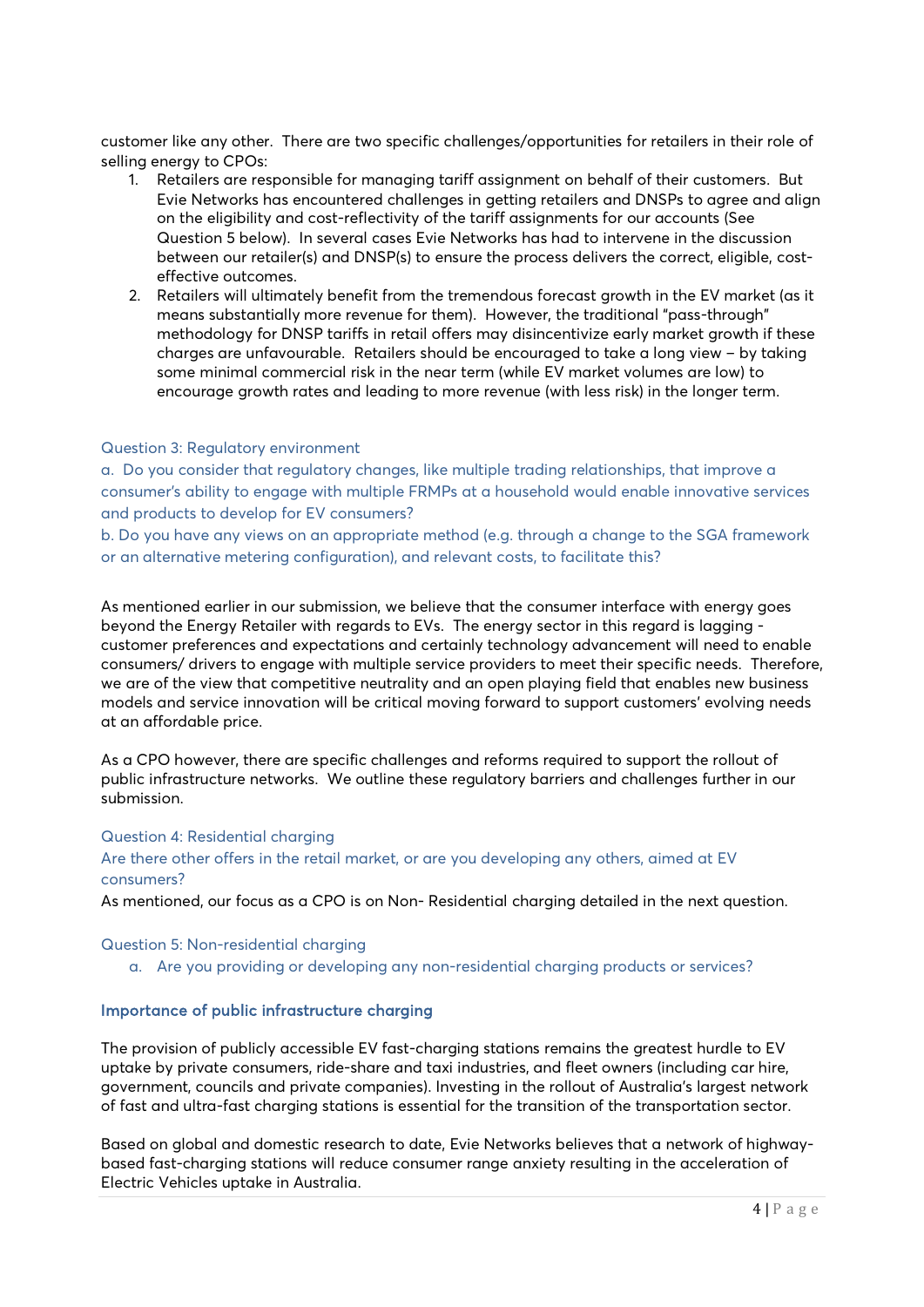In a survey of 1,086 residents of Victoria, New South Wales and the Australian Capital Territory conducted by Climate Works<sup>[3](#page-4-0)</sup>,89% of motorists identified cost of electric vehicles, and provision of public charging infrastructure as the main barriers for purchase.

The International Council on Clean Transportation (ICCT)<sup>4</sup> also examined 350 cities around the world and found a positive correlation between the availability of charging infrastructure and the uptake of electric vehicles. The ICCT concluded that while most electric vehicle drivers charge their cars at work or at home, public charging infrastructure forms an important part of the electric vehicle ecosystem.

# Benefits of Electrification of transport to the Electricity Sector

In contrast to the Electric Vehicle market, Australia leads the way in the uptake of Solar PV and Batteries, what is known as Distributed Energy Resources (DER). This rapid growth in DER brings real challenges for the Electricity Networks as it creates a large decline in demand of domestic energy consumption during the day when Solar PV is generating. The role of EVs in the future power grid is recognised as having potential to positively impact the energy system by creating 10-30% growth in new electricity consumption allowing greater utilisation of the existing overbuilt and under-utilised electricity distribution networks. We recognize this will require the right incentives that encourage certain charging behaviors. Evie Networks believes this will ensure customers receive more value out of the infrastructure that already exists and reduce the scale of asset write downs or rebates as recommended in recent ACCC Report [5](#page-4-2). Ultimately this will reduce the average cost of electricity to consumers.

The transition to electric transport can stimulate new use of electricity, increasing energy consumption to the Australian energy market and the grid. We also see strong investment signals which will promote productivity growth to the Australian energy sector and provide ongoing domestic opportunities for generation and storage projects. This in turn will place Australia at the forefront of innovation and exportable knowledge as the global energy market goes through a fundamental transformation in how electricity is generated, delivered and used.

# b. Are there retail market barriers in developing non-residential EV charging products and services?

Currently across Australia, there are less than 110 fast charging stations<sup>6</sup>. In order to increase the EV public charging sites across Australia, there are several issues which need to be addressed that require policy and regulatory changes. A coordinated approach that ensures infrastructure companies can make the investments in installing and running charging sites; electricity networks can better manage local grid capacity and benefit from EVs; and ultimately, recharging for electric vehicle users is affordable.

Given the importance of fast charging to EV adoption by passenger and light commercial vehicles and the critical role that electricity networks play, we have explored the following two major barriers. These key barriers if not addressed as a priority, could risk stunting this emerging market and add unnecessary cost to drivers and energy customers overall.

# 1- Energy supply costs are not cost reflective

3

<span id="page-4-0"></span>https://www.climateworksaustralia.org/sites/default/files/documents/publications/climateworks\_australia\_state\_of\_electric\_vehicles2\_june [2018.pdf](https://www.climateworksaustralia.org/sites/default/files/documents/publications/climateworks_australia_state_of_electric_vehicles2_june_2018.pdf)

<span id="page-4-1"></span><sup>&</sup>lt;sup>4</sup> [https://theicct.org/sites/default/files/publications/US\\_charging\\_Gap\\_20190124.pdf](https://theicct.org/sites/default/files/publications/US_charging_Gap_20190124.pdf)

<span id="page-4-2"></span><sup>5</sup> Australian Competition and Consumer Commission, 2018

<span id="page-4-3"></span><sup>6</sup> <https://electricvehiclecouncil.com.au/wp-content/uploads/2019/09/State-of-EVs-in-Australia-2019.pdf>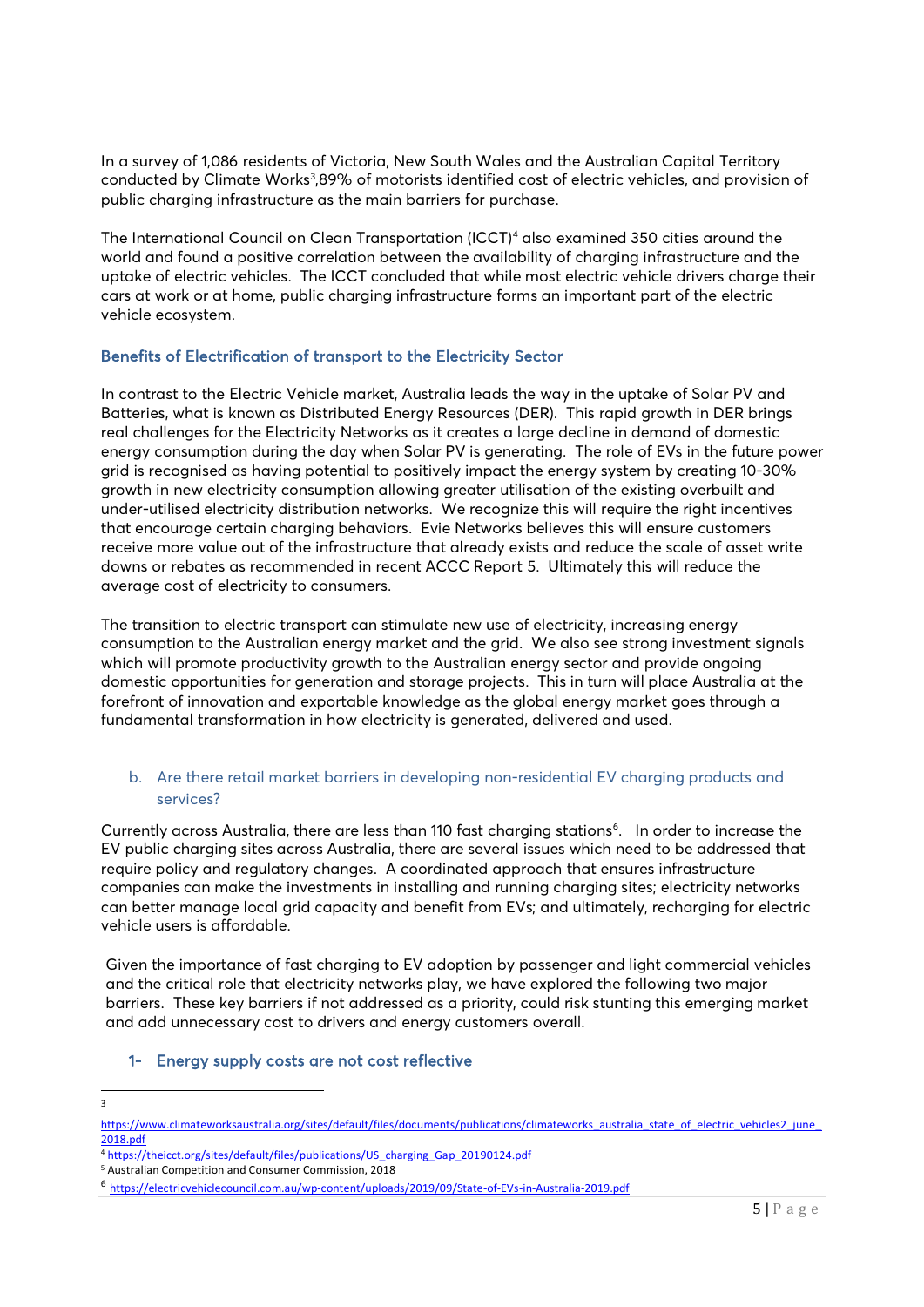NEM energy consumption forecasts shows EV consumption is the only genuine residential (consumption) growth opportunity in the next decade. The EV industry is in the early stages of development with all the frailty that goes with being an emerging industry. Existing tariffs are based on historical load profiles which bear no resemblance to the volatile load shape and low load factor of an EV charging site. Therefore, the current application by the Distribution Network Service Provider (DNSP) of existing tariffs to electric vehicle charging, particularly to essential public convenience fast charging and ultra-fast charging, is resulting in energy costs which are unsustainable. First-hand experience from deploying our network has us receiving cost proposals for the supply of energy ranging from 65¢kWh to 400¢/kWh. This is equivalent to a petrol price range between \$1.10/litre and \$7.00/litre for energy supply only.

These excessive energy supply costs being charged to Evie Networks by DNSPs is driven by demand charges and fixed network charges which are applied under existing tariffs. These fixed charges have greatly expanded over the past two decades due initially to 'gold-plating' of networks in some States, and more recently to compensate DNSPs for falling energy flows and utilization on the Network. Currently, DNSPs obtain a regulated revenue based on asset values, and are urged to minimise outages, they have historically built out the infrastructure to meet service peak events which has resulted in hyper-inflated tariffs.

Electric vehicle fast chargers are high-powered and have low load factors, resulting in low volumes of energy consumed relative to the peak demand and committed capacity for the site connection. Existing tariffs assume peak customer demands coincident with system peak demands, which drive the peak network capability that must be provided to reliably meet all consumer demands at times of peak demand. This is far from the case for electric vehicle public charging, which is usually supplied with off-peak power in residences and is highly off morning and evening peaks for rideshare and ride-hailing, which is the largest consumer of metropolitan fast charging. DNSP standard tariffs take no consideration of the overall network benefits that electric vehicle uptake can offer to networks following commitments to the expanding roll-out of public fast charging services.

Further, electric vehicles are a mobile load. Electricity networks have designed their tariffs on the assumption that all electrical loads are stationary. However, the mobile nature of electric vehicles means that the same vehicle will contribute to maximum demand at different points on the network, on different days over the course of a month (for example, a driver charging at home, at work, at the shopping center or at a highway fast charger). This means that electric vehicle users will effectively be charged for their demand on the network multiple times for the same vehicle. As a vehicle is physically incapable of simultaneously contributing to demand at multiple locations, it is inappropriate to levy demand charges on both public and private charge points.

Evie networks believes that tailored network pricing approach (cost-reflective) for EV public charging is fundamental to balance the needs of both EV consumers, manage investment costs as well as reflect the costs placed on the network. Tailored Network pricing coupled with adoption of demand management services will drive efficient network utilisation.

## 2- Network connections are inefficient and costly

The role of electric vehicles in the future power grid, is recognised as having potential to positively impact the energy system, including contributing to network support services to address the management of frequency, energy, and voltage. If progressively integrated into the existing electricity grid, electric vehicle chargers can also have significant benefits in minimising network constraints and the need for costly network upgrades.

However, unfortunately from our experience to date, the power connectivity process can take more than 6 -8 months to receive a response from initial inquiry. These delays not only adversely impact the rollout of the chargers but are very costly. Each application cost can vary between \$3,000 to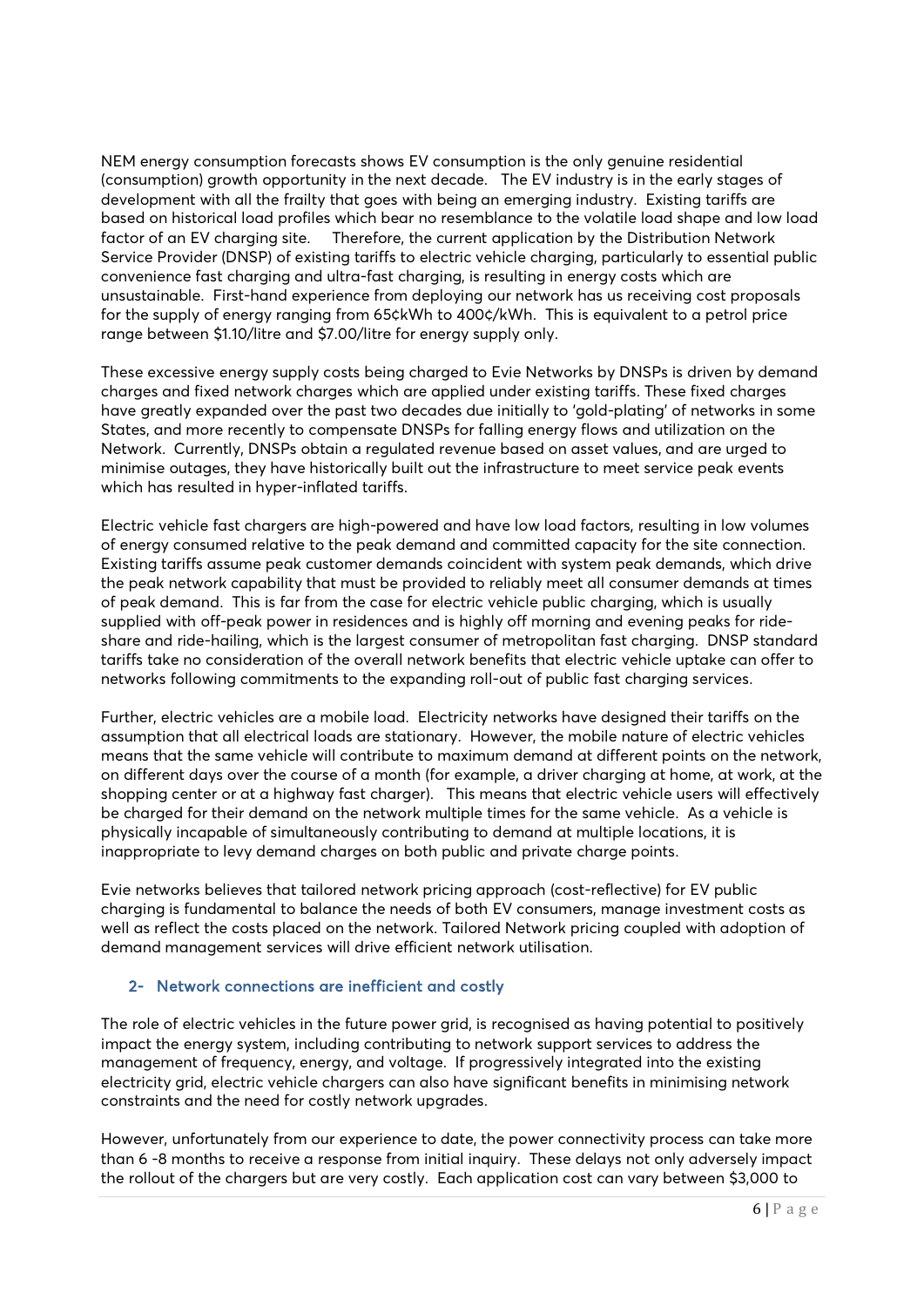\$30,000 depending on the number of times we are required to resubmit due to inquiries and with up to \$500,000 upfront CAPEX spend on augmentation of a site once we receive the design standards and requirements from the DNSP. Specific challenges experience so far include:

- Protracted grid connection timeframes Currently there are minimum obligations under the National Electricity Rules (Chapter 5) requiring NSP's to respond in a timely manner. It is our experience that ultrafast charger connections are taking upwards of 6-12 months to complete which adversely impact our ability to deliver a fast roll out.
- No standard connection conditions The recently released Energy Networks Australia, Connection Guidelines seeks to nationally standardise the grid connection condition however it is our experience that the ad-hoc interpretation of National Electricity Rules by various NSPs is a major barrier to the establishment of charging infrastructure.
- Lack of network hosting capacity transparency Typically for each connection there are various planning reports, concept designs and technical studies required to be completed before an offer to connect can be received. Many of these studies are costly; add to the time scales to connect; and are difficult to assess prior to interfacing with the NSP because of the lack of accessible network hosting capacity information. This means it is extremely challenging to undertake detailed business case assessment of various charging infrastructure locations. The economics of ultrafast charging infrastructure economics are dependent on both the network tariffs as well as the connection costs, and there are large locational variations.
- Absence of interconnectivity frameworks Despite being commonly agreed as an essential future requirement, there currently does not exist an established electric vehicle or storage to electricity system interconnectivity framework. This framework is required to enable the interoperability of electric vehicles and stationary energy storage with the existing infrastructure. This electrification of the transport sector, if orchestrated, will enable electricity network operators to better manage peak demand, in turn reducing the occurrence of peak events and the need for further network 'gold platting'.

While these issues can be attributed to the lack of obligations in the NER, there remains scope for DSNPs to better align connection requirements and provide more consistency and transparency in approval responses and timeframes.

# Question 6: EV Value Streams

Are you currently developing products and services to harness EV value streams? Are there retail regulatory barriers for retailers or new energy service providers accessing these value streams?

We note that as the EV market is still at its early development stage in Australia, we encourage the AEMC to focus on whole of system electricity market issues to address immediate barriers to the EV industry and ensure the EV industry can continue to grow.